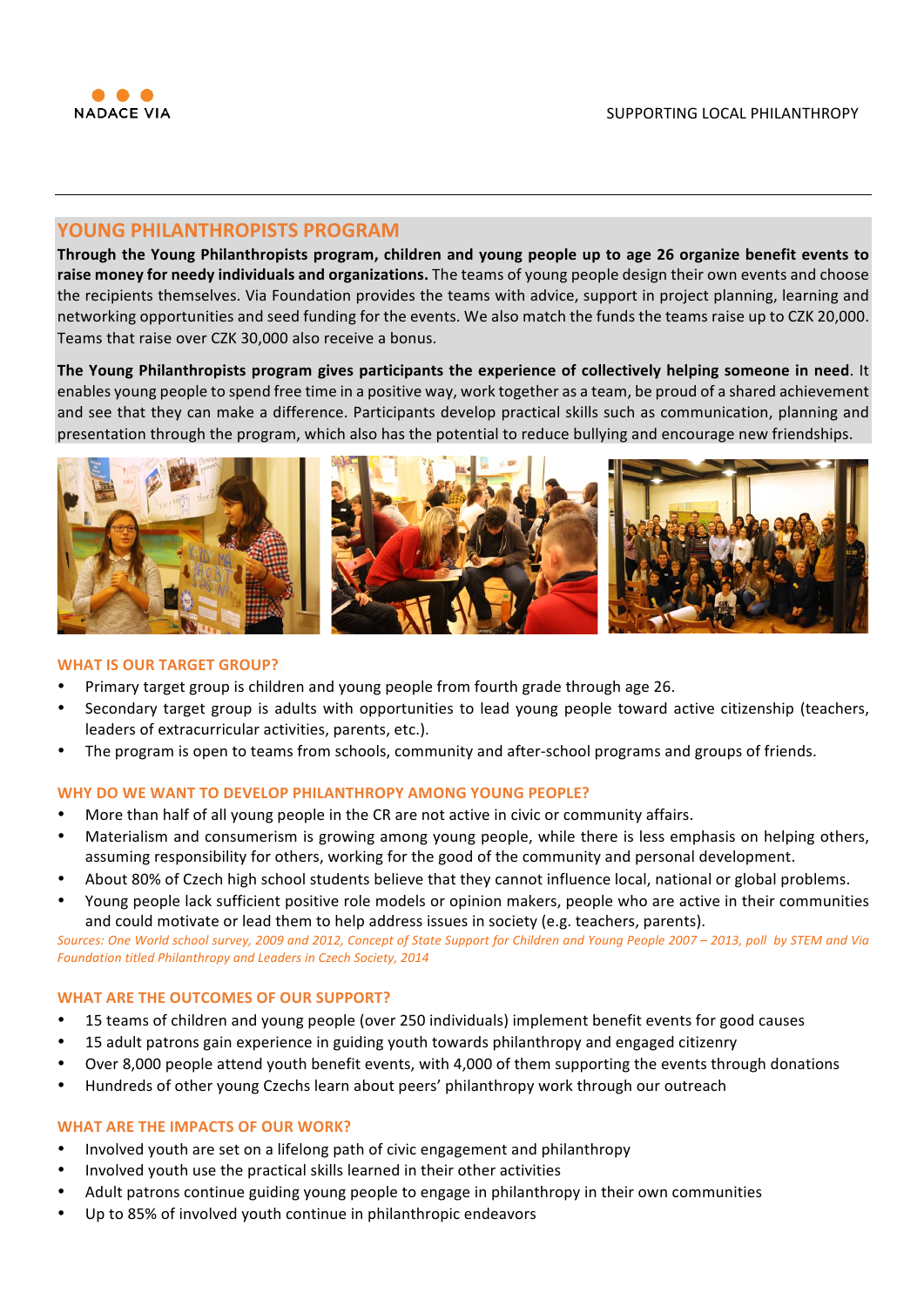

*"I liked that on D Day we all really tried to pour our best effort in the project. You could really see that during* our visit to the cancer ward. It was a really powerful experience and I think everyone was glad they had a chance to make the kids' day a bit brighter." Gabriela Plchová, Student and Girl Scout

Through this experience, children and young people learn, just by small acts of giving, how to become change makers and what it means to be a good citizen; they see the multiplier effect of small acts and the large impact their actions can have on their communities; and they receive the empowering first-hand experience that they have the capacity to be the givers and doers of kindness – not just the recipients.

## **WHAT DO WE PROVIDE?**

- Small grants to help cover costs of benefit events
- Matching of funds raised up to CZK 20,000 per project
- Bonuses for teams that raise over CZK 30,000
- Initial workshop for all teams covering fundraising, PR, teamwork, legal issues, etc.
- Consultations on project ideas and planning and communication tools
- Final evaluation meeting of the teams
- Via staff site visits to teams and benefit events

## **2018 YOUNG PHILANTHROPISTS PROGRAM IN FIGURES**

- Number of young people and volunteers in the program: 226
- • Average age of participants: **16**
- • Number of benefit events: **40**
- • Total proceeds raised: **CZK 1,023,902 (\$44,812)**
- • Number of donors: **4,199**
- • Number of visitors of benefit events: **8,660**
- Most funds raised by a single project: **CZK 202,142 (\$8,846)**

## **HOW MUCH DOES THE PROGRAM COST?**

| Grants and matching                                                 | CZK 445.000   | \$21,480 |
|---------------------------------------------------------------------|---------------|----------|
| Support: workshops, consultations, site visits, manual, web, events | CZK 170.100   | \$8,211  |
| Program coordination and PR                                         | CZK 621.290   | \$29,990 |
| Operational and administrative support                              | CZK 137.280   | \$6.627  |
| TOTAL                                                               | CZK 1.391.768 | \$67,181 |

*"The money that we raised stayed in our region and the help we gave was direct, targeted and truly delivered it to the people who needed it. Everyone who took part in the project learned something: how* to organize events, deal with people, overcome shyness, assume responsibility for oneself and for others and develop intergenerational relationships. And we also learned that although we are working to raise *money, sometimes we can work for our own and others' enjoyment, too." Maria Dufková, Teacher*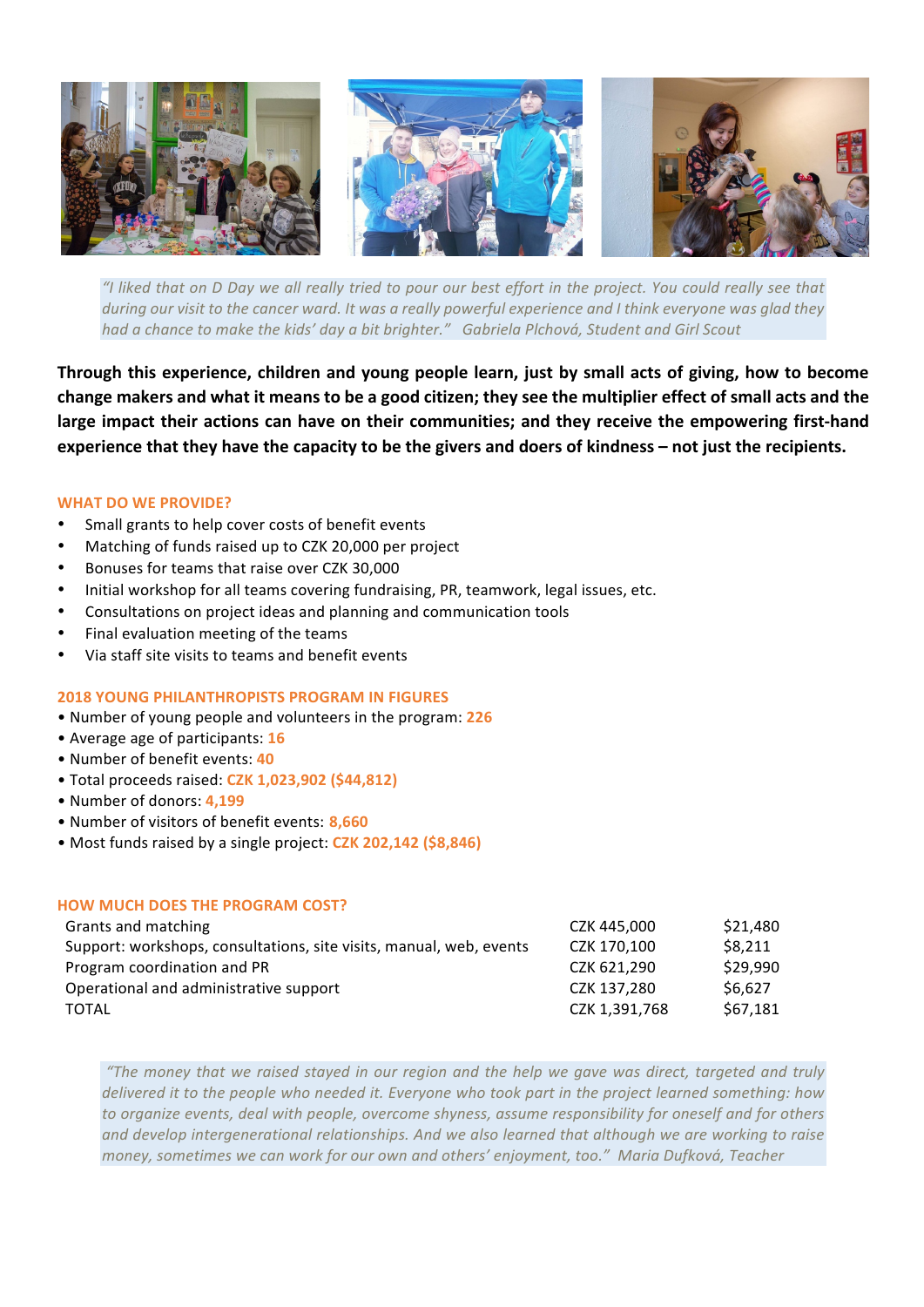### **2019 YOUNG PHILANTHROPISTS**

### **JINAK Club – For the joy of Marek**

Kristýna, Alice, Simona, Adriana. Four teenager girls who are organizing their second benefit event. As they say, they like to do things differently  $-$  for others. This time they are helping 9-year-old Marek, diagnosed with bone cancer this year and bedridden because of the illness. The girls are going to hold two benefit concerts for Marek. The proceeds will be used to buy medicine that helps with recovery after chemotherapy and which is not covered by health insurance. And what's more, to show Marek that he isn't alone, they will set up live streaming of the concerts so that Marek can watch them, too.

### **Green life – benefit event**

This is a group of eight friends from Olomouc ages 12 to 14 who says they share a crazy view of the world. They have already held several benefit craft markets to raise money for environmental protection. This year they want to support the Rainforest for Children Association ("Spolek Prales dětem") by holding a holiday craft market. Their goal is to raise CZK 15,000 (\$660). We say, the more teenagers with this type of crazy view of the world, the better!

### **Tyla elementary school**

Charity work is nothing new to the members of the J.K. Tyla school student parliament in Písek. They take part in many school events, often to help other children. This time they want to help children in a nearby orphanage by holding a series of benefit events, including a fun run, a mini-bazaar and a face painting event. The proceeds will help purchase sports equipment for the children from the orphanage, who will also be invited to all of the events.

#### **Railtale for the Home hospice**

Besides friendship, these four classmates share a love of music and giving back. In 2017 they formed the band Railtale. Trying to help someone in need by doing something you love: what could be better, they say? They will give the proceeds from four concerts to the Hospice Pilsen Home, which provides at-home care for the terminally ill and needs funding to cover its operations.

#### **An afternoon for Firefly at Lesní Liberec school**

The school parliament of the Lesní Liberec school will hold a benefit event for Firefly Czech Radio Endowment Fund **(**Nadační fond Českého rozhlasu Světluška), an organization which helps blind and visually impaired people. Student musicians, the school's dance group, and the Firefly fund staff will organize an event where guests can try out what it feels like to be blind and learn about appropriate ways of interacting with the visually impaired.

### **Majáles 2019**

Students of a high school in Luhačovice will hold a charity Majáles event, which will bring together people of all ages for a good cause. Students from different grades will perform as well as the local Active Senior Citizens association. The proceeds will be used to buy a wheelchair for immobile residents of the Luhačovice senior citizens' home.

### **Everyone has a right to be happy**

"Our doors are open to everyone". That's the motto of DOORs, a student group at the Neveklov business academy that aims to build bridges between generations and help people. Comprised of students ages 16 to 18, DOORs organizes events that "put a smile back on people's faces". As they say, the size of their school is small but the size of its heart is huge. The students will hold a series of benefit events to raise money for UNICEF development projects.

#### **Charity baking**

Fourth grade students at the Božena Němcová school in Hradec Králové love to do good through baking. They are going to hold a charity bake sale with an ecological side to it. The students want to draw attention to excessive use of plastics and the destruction of rainforests due to palm oil production. The money they raise will go to Good Angel, which helps families of people with chronic illnesses.

### Let's rescue the rescue station.

There are six of them. They are stubborn, like to push their own limits and run a puppet theater. They also love animals and helping where they can. After encountering an abandoned bird, this group of students from the Náchod high school got to the know the Rescue station for disabled animals in Jaroměř,